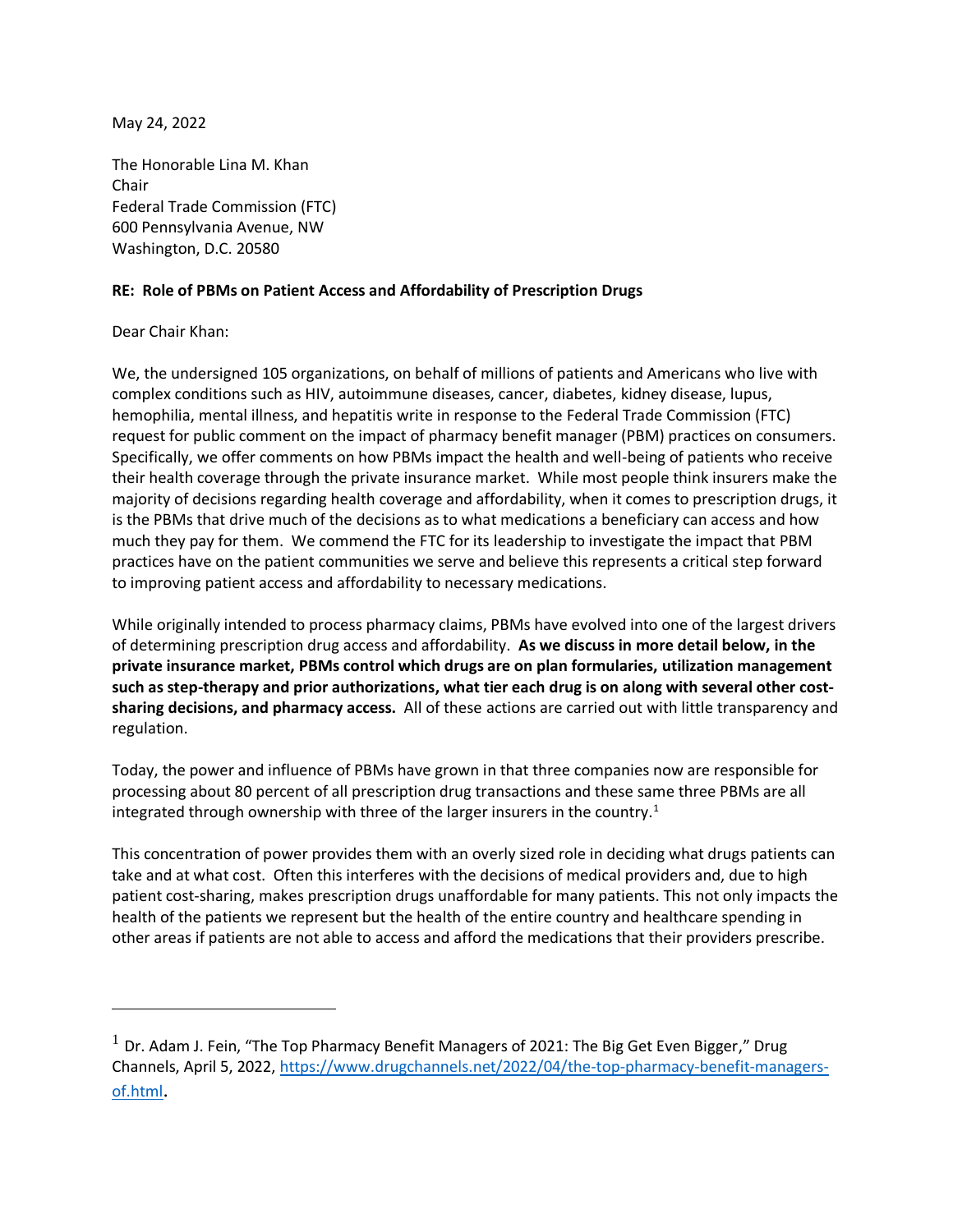Below is how PBMs directly impact patient access and affordability of prescription drugs in the private insurance market.

## **Formulary Decisions**

PBMs determine what drugs are on a plan's formulary for the insurers or employers that contract with them, and therefore, determine what drugs a patient can take. They also decide when to add newly approved FDA drugs and, at times, remove drugs from a formulary. While these decisions should be based on clinical guidelines and medical necessity decided by experts on a Pharmaceutical and Therapeutic (P&T) Committee, PBMs also make decisions on the amount of rebates that they negotiate with drug manufacturers. Therefore, a drug's inclusion or removal is frequently determined by the amount that a manufacturer offers a PBM in the form of rebates and not solely on clinical guidelines and the best interest of patients. To make matters worse, PBMs sometimes remove drugs from a formulary mid-year and patients who are on a stable regimen are forced to switch to an alternative medication for non-medical reasons.

Over the years, there has been a growth in the number of outright drug exclusions from plan formularies that the three largest PBMs offer to their clients. According to an analysis by Drug Channels, these three PBMs in 2022 exclude on their national formularies between a low of 433 and a high of 492 drugs.<sup>2</sup> Just having such a national formulary that the PBMs offer their clients gives them a great deal of power and pressure over drug manufacturers and allows them to extract larger rebates.

# **Utilization Management**

Once a drug is on a formulary and a provider prescribes it, it does not automatically translate into the patient having the ability to access the drug. PBMs also are responsible for implementing utilization management techniques such as prior authorization and step therapy. Prior authorization requires a patient to meet certain established conditions or circumstances before they can qualify to take a certain drug that the provider must submit and certify for approval. Step therapy requires that a drug fails for a patient before they can access the drug prescribed by the provider. While some of these utilization management techniques are based on clinical guidelines, many of these decisions, again, are the result of rebates extracted by the PBMs. A higher rebate paid to the PBM may lead to less restrictive utilization management on a drug, and vice versa, lower rebates can lead to more restrictions.

An analysis conducted by Avalere of employer and exchange plans use of utilization for brand name drugs in 2020 found that over 50 percent of the drugs in certain therapeutic classes of drugs were subject to utilization management. For example, drugs treating depression, rheumatoid arthritis, multiple sclerosis, and psoriasis all had over 50 percent of their drugs subject to utilization management.<sup>3</sup> The trend of utilization management is growing. Over the years 2014 to 2020 the use of step therapy in the commercial market grew 546 percent for HIV drugs, 478 percent for cardiovascular drugs, and 220 percent for multiple sclerosis drugs. Over the same years, the growth of utilization

 $2$  Dr. Adam J. Fein, "Five Takeaways from the Big Three PBMs' 2022 Formulary Exclusions," January 19, 2022, Drug Channels, [https://www.drugchannels.net/2022/01/five-takeaways-from-big-three-pbms-](https://www.drugchannels.net/2022/01/five-takeaways-from-big-three-pbms-2022.html)[2022.html.](https://www.drugchannels.net/2022/01/five-takeaways-from-big-three-pbms-2022.html)

<sup>&</sup>lt;sup>3</sup> Tiernan Meyer, Rebecca Yip, Yonatan Mengesha, Damali Santiesteban, Richard Hamilton, "Utilization Management Trends in the Commercial Market, 2014–2020," Avalere Health, November 14, 2021, [https://avalere.com/wp-content/uploads/2021/11/UM-Trends-in-the-Commercial-Market.pdf.](https://avalere.com/wp-content/uploads/2021/11/UM-Trends-in-the-Commercial-Market.pdf)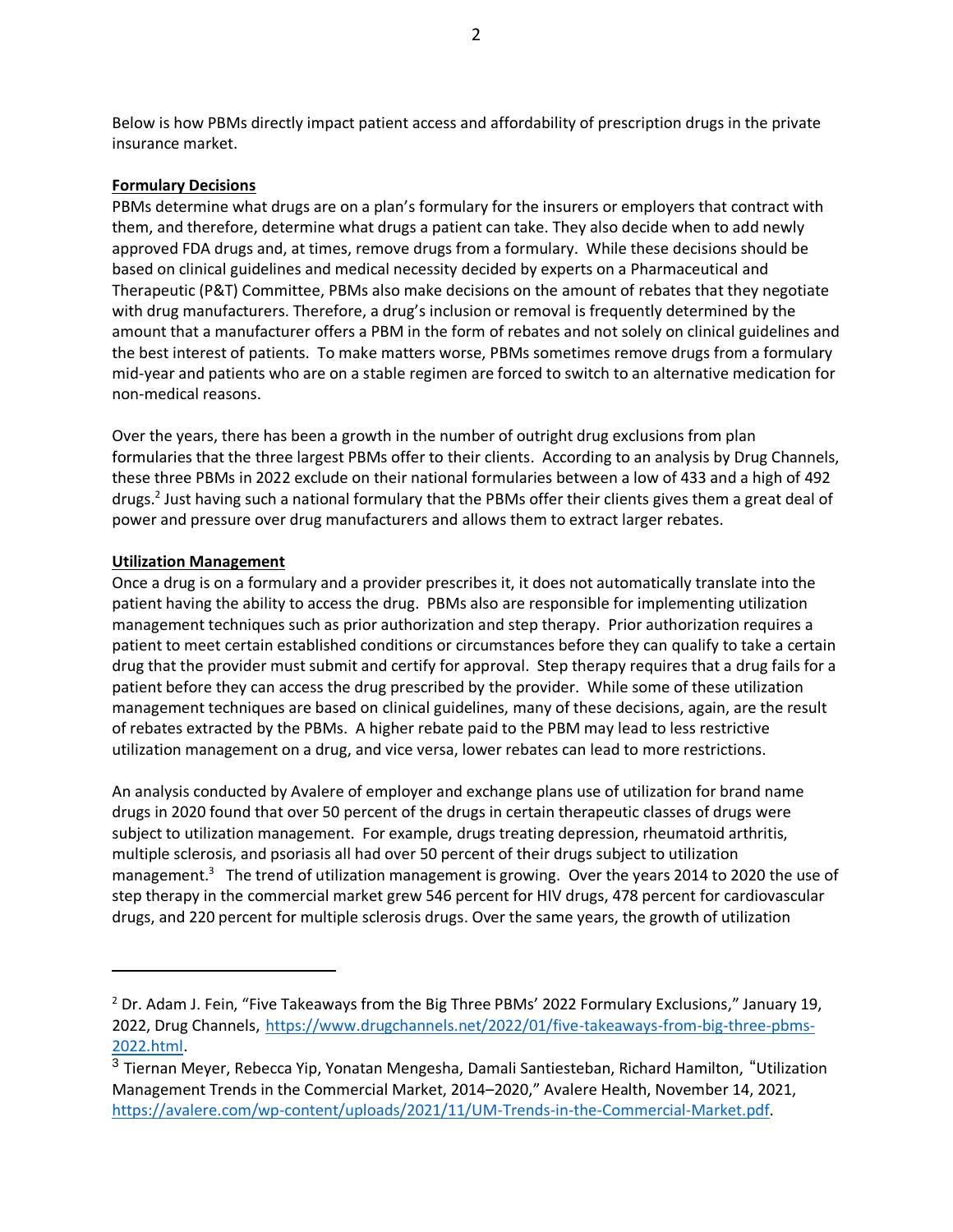management in commercial plans grew by 478 percent for cardiovascular drugs and 309 percent for multiple myeloma drugs.<sup>4</sup>

# **Patient Cost-sharing**

PBMs have a major influence on how much patients pay for their medications. The amount people pay for their prescription drugs is determined by a number of factors, including plan benefit design, such as the use of co-insurance and high deductibles; drug tiering; and whether copay assistance counts towards a patient's deductible and out-of-pocket maximum. **PBMs have a primary role in each of these issues, along with the level of rebates and other costs in the drug delivery system as cost-sharing is based on the list price of the drug and not on the net price of the drug negotiated by the PBMs**. Before examining each of these concepts, the extent of patient cost-sharing must first be put in context.

- According to a review of [CMS' National Health Expenditures Accounts](https://www.cms.gov/newsroom/press-releases/cms-office-actuary-releases-2019-national-health-expenditures) data, in 2019 individuals were responsible for paying 14.5 percent of the total cost of prescription drugs. However, for hospital care, which accounts for more than three times more of the total spending, patients were responsible for paying only 3 percent. Despite the smaller total amount of spending for prescription drugs, the total out-of-pocket spending for prescription drugs was actually higher than all the out-of-pocket spending for hospitals.
- Out-of-pocket costs for non-retail medicines, according to [an IQVIA analysis,](https://www.iqvia.com/insights/the-iqvia-institute/reports/the-use-of-medicines-in-the-us?utm_campaign=2021_USMedsreportpromo_Enterprise_TC&utm_medium=email&utm_source=Eloqua) reached \$16 billion in 2020, up from \$13 billion in 2015.
- That same [study](https://www.iqvia.com/insights/the-iqvia-institute/reports/the-use-of-medicines-in-the-us?utm_campaign=2021_USMedsreportpromo_Enterprise_TC&utm_medium=email&utm_source=Eloqua) found that when out-of-pocket costs reach \$75-\$125, 31 percent of patients abandoned their brand name prescriptions at the counter; when those costs hit \$250, that number rises to more than 56 percent of patients.
- In 2020, patients starting a new therapy abandoned [55 million prescriptions](https://www.iqvia.com/insights/the-iqvia-institute/reports/the-use-of-medicines-in-the-us) at pharmacies.
- According to the [Kaiser Family Foundation,](https://www.kff.org/health-costs/press-release/employer-sponsored-family-coverage-premiums-rise-5-percent-in-2018/) average deductibles for covered workers increased 212 percent from 2008 to 2018. About 40 percent of beneficiaries with employer-sponsored coverage have a high-deductible plan with deductibles exceeding \$1,500 for 20 percent of those beneficiaries.
- For qualified health plans, CMS reports that the median annual deductible for an individual on a Silver plan in 2022 is \$5,115, which is an increase of 23 percent from 2018.
- According to the [Kaiser Family Foundation,](https://www.healthsystemtracker.org/brief/increases-in-cost-sharing-payments-have-far-outpaced-wage-growth/) the average payments towards coinsurance rose 67 percent from 2006 to 2016.
- A [recent study](https://www.healthsystemtracker.org/brief/many-households-do-not-have-enough-money-to-pay-cost-sharing-in-typical-private-health-plans/) based on Federal Reserve data found that most households do not have enough liquid assets to meet the typical out-of-pocket maximum for single coverage of \$4,272 in 2021.
- A review of federally funded exchange and California plans found that for Specialty Tier drugs, 93 percent of the plans use co-insurance with an average of 44 percent.<sup>5</sup>
- According to an [IQVIA analysis](http://r20.rs6.net/tn.jsp?f=001E1OwNTbg-asLTnf_NPqclSXk1vUiE0pUbnmuQFKAvZazMBbL28Q6jPijBVQNxWgyrjaSIGgQr1dOsCWrSbO2opej_90_y7pGMWfQWii17cc1KSyJSVvHSq0bUVwN-AbJMx3PO0Nurp6jff1xRx0AnAEwhMpB7GhmYrP5NRUHcgqlY8kNuGTZ_7RPp-kogELYP26Oq_Nh7IE0AJxaBp3BLiPTayrw_YTgqU9t3xW5jQocsm5le6YeM0htgIZM0m1M8Fa5KLbYnR7vnj-O2VgvzA%3D%3D&c=ishox72wgFNX-zvVLDFIrxBkAh8Hc5Ua8Nio51BZi4fqxVsh7xxuag%3D%3D&ch=RYohjbrBK_ClL0BZwTONhuEmq_w9iNUb7VA8JXiTDHJ-nxqDItzNlQ%3D%3D) of brand medicines across seven therapeutic areas, anywhere from 44-95 percent of patients' total out-of-pocket spending for brand medicines in 2019 was due to deductibles; and for oncology and multiple sclerosis, deductibles and coinsurance accounted for more than 90 percent of total patient out-of-pocket costs.

# **Impact and Magnitude of Rebates**

In this comment letter, the impact of rebates on drug formulary and utilization management have already been discussed. Rebates also play a significant role in determining patient cost-sharing since as the beneficiary meets their deductible, they are paying on the list price, rather than the net price of the

 $<sup>4</sup>$  Ibid.</sup>

 $5$  Avalere PlanScape®, a proprietary analysis of exchange plan features, December 2021.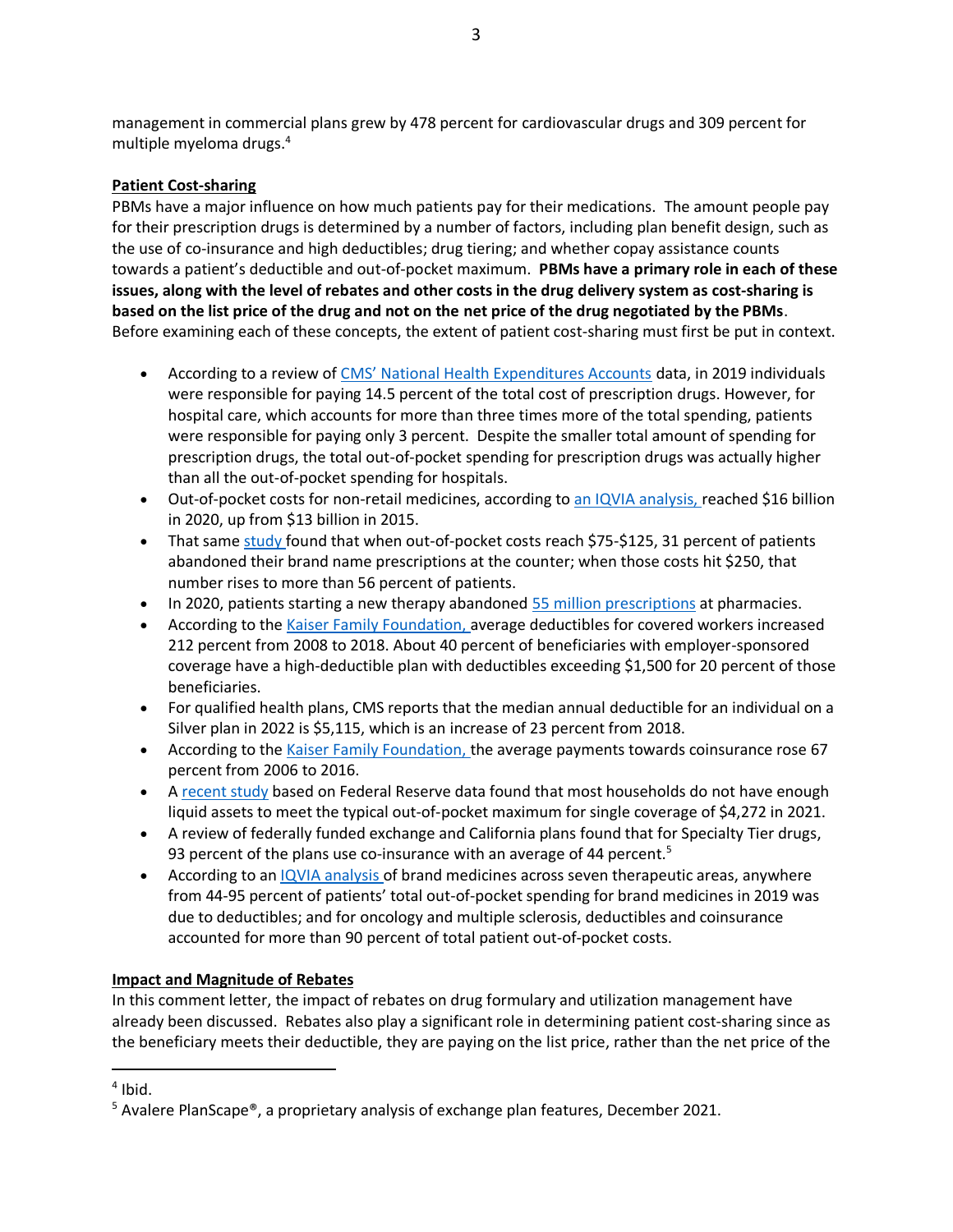drug. The same is true when patients are forced to pay for their drug using co-insurance, which is a percent of the list price of the drug. As noted above, both deductibles and the use of co-insurance are increasing.

It is estimated that in 2020 just over 50 percent of drug expenditures were realized by entities other than the drug manufacturers. While some of these expenditures along the drug supply chain were statutory payments, such as Medicaid and 340B rebates, over \$102 billion or 20 percent of total brand name drug spending was associated with negotiated health plan and PBM rebates and fees. In 2018, these rebates totaled \$82 billion, demonstrating that they are rapidly increasing.<sup>6</sup>

After the State of Texas passed a PBM transparency and reporting law, they found that in 2019 PBMs received \$858 million from drug manufacturers. Only \$16 million (less than 2 percent) was passed on to enrollees, \$178 million (21 percent) was retained by PBMs as revenue, and \$664 million was passed on to health issuers.<sup>7</sup>

As this data demonstrates, a very small amount of the rebates is being shared with the patients who are responsible for generating them. Not only are **beneficiaries who use prescription drugs** paying their cost-sharing on inflated prices, but they are also generating revenues for PBMs and insurers to benefit **all** beneficiaries since some of those revenues are used to reduce premiums.

# **Plan Benefit Design**

Many PBMs work with insurers and employers to determine plan benefit design. This includes the size of the deductible and whether prescription drugs are within or outside the deductible, along with the use of copays or co-insurance and the amount of each. As noted above, there is an increased use of higher deductible plans and co-insurance.

Since prescription drugs are critically important for people with chronic conditions, many of them just take them throughout the year and need them to remain healthy and alive. In the past, prescription drugs were outside the deductible or separate from the medical deductible. However, an analysis conducted by Milliman that compared drug benefits in silver plans and employer-sponsored coverage found that a major difference is the greater use of a combined deductible for medical and drug spending in silver plans. Therefore, people in silver plans are paying a greater share of their total drug spending.<sup>8</sup>

#### **Drug Tiering**

PBMs are also responsible for determining the tier each drug is placed on, which determines the level of corresponding patient cost-sharing. As more drugs are placed on higher tiers, more patients are responsible for paying for them. While most plans utilize four tiers, 27 percent of the federally funded exchange plans now use 5-7 tiers.<sup>9</sup> The use of more tiers also translates into higher cost-sharing. Like

<sup>7</sup> "Prescription Drug Cost Transparency, Pharmacy Benefit Managers,"

[https://www.tdi.texas.gov/reports/documents/drug-price-transparency-PBMs.pdf.](https://www.tdi.texas.gov/reports/documents/drug-price-transparency-PBMs.pdf) <sup>8</sup> Kenneth E. Thorpe, Lindsay Allen, and Peter Joski, "Out of Pocket Prescription Costs Under a Typical Silver Plan Are Twice as High as They Are in the Average Employer Plan," *Health Affairs* 34, no. 10

(October 15, 2015), [https://www.healthaffairs.org/doi/10.1377/hlthaff.2015.0323.](https://www.healthaffairs.org/doi/10.1377/hlthaff.2015.0323)

<sup>&</sup>lt;sup>6</sup> Andrew Brownlee and Jordan Watson, "The Pharmaceutical Supply Chain, 2013-2020," BRG, January 7, 2022, [https://www.thinkbrg.com/insights/publications/pharmaceutical-supply-chain-2013-2020/.](https://www.thinkbrg.com/insights/publications/pharmaceutical-supply-chain-2013-2020/)

<sup>&</sup>lt;sup>9</sup> Avalere Health, Analysis of Formulary Tiers in FFE Plans Compared to State Exchanges with Standardized Plans, October 2020.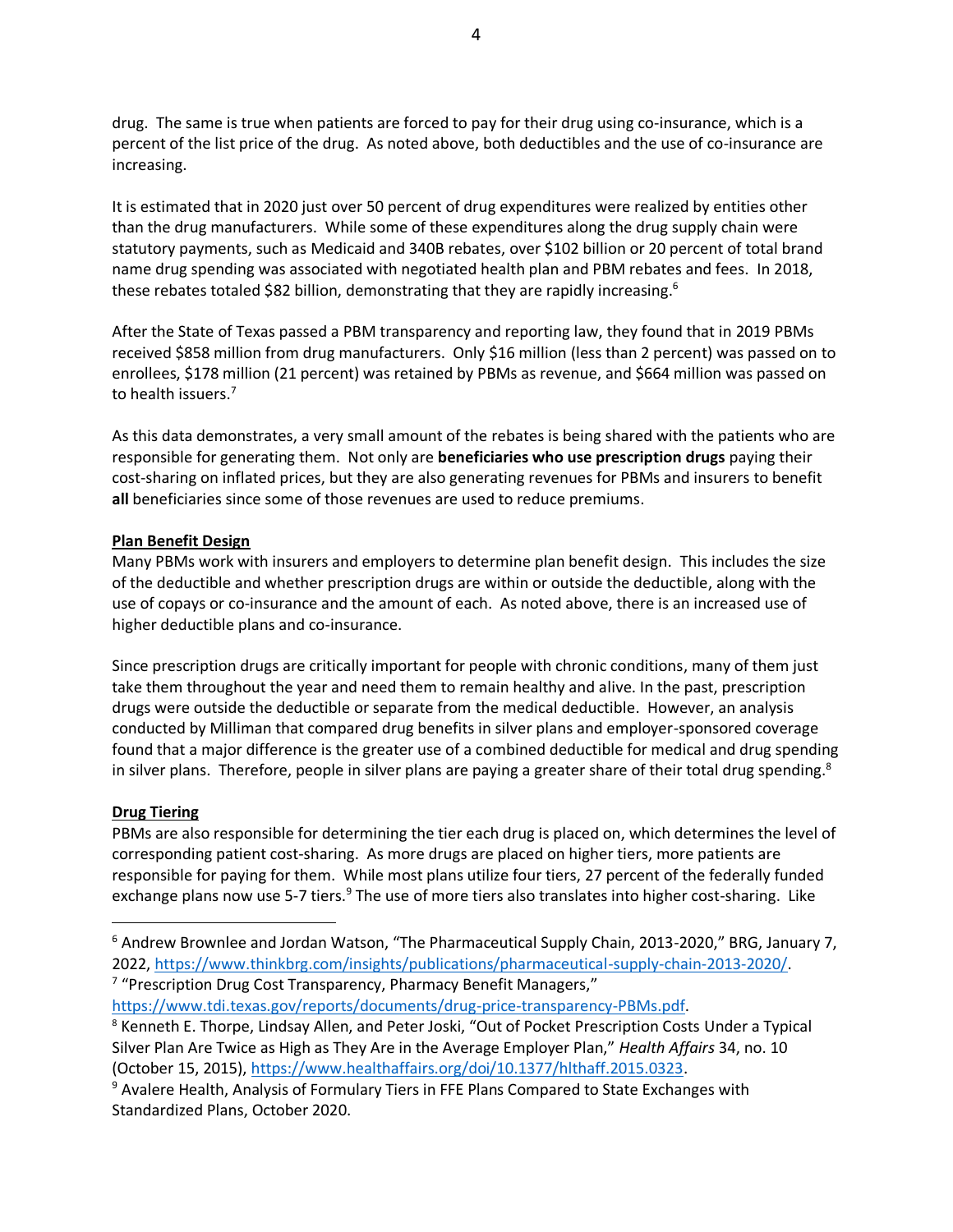other formulary decisions, PBMs do not base their decisions on clinical appropriateness or list price alone but use rebate negotiation to determine drug tier placement. PBMs negotiate with drug manufacturers on tier placement. For example, in return for a higher rebate, the PBM will provide a certain drug lower tier placement and vice versa.

PBMs have also created a tier for "specialty drugs," which comes with corresponding high cost-sharing. Originally used for drugs that require special handling, they now seem to apply to all drugs over a certain price point. Some PBMs place all or a majority of drugs to treat a certain condition or disease on the highest drug tier, such as a specialty tier. The federal government has called this practice "adverse tiering." As part of implementing the nondiscrimination provisions of the Affordable Care Act, which state that you cannot discriminate against beneficiaries based on their health condition and design insurance benefits that discriminate against people based on their health needs, the federal government has stated that this practice is discriminatory.

In the recent proposed *Notice of Benefits and Payment Parameters* [rule,](https://public-inspection.federalregister.gov/2021-28317.pdf) CMS advised that "instances of adverse tiering are presumptively discriminatory and that issuers and PBMs assigning tiers to drugs should weigh the cost of drugs on their formulary with clinical guidelines for any such drugs used to treat high-cost chronic health conditions to avoid tiering such drugs in a manner that would discriminate based on an individual's present or predicted disability or other health conditions in a manner prohibited by § 156.125(a)." [the rule that describes discrimination]

Unfortunately, we find numerous instances in which PBMs continue to place all or almost all drugs on the highest tier, which not only leads to higher patient cost-sharing but is also discriminatory.

## **Treatment of Copay Assistance**

Due to the proliferation of high deductibles and high-cost sharing expressed in terms of co-insurance, for patients to afford their prescription drugs, they have had to rely on manufacturer copay assistance. [According to IQVIA, t](https://www.iqvia.com/insights/the-iqvia-institute/reports/the-use-of-medicines-in-the-us?utm_campaign=2021_USMedsreportpromo_Enterprise_TC&utm_medium=email&utm_source=Eloqua)he total amount of copay assistance reached \$14 billion in 2020. Of commercially insured patients on branded medications, 14 percent of them used copay assistance to reduce their outof-pocket costs in 2020.

However, more and more insurers and PBMs have instituted harmful policies that do not apply copay assistance towards beneficiaries' out-of-pocket costs and deductibles. These policies are often referred to as "copay accumulator adjustment programs." This violates existing regulations that define "cost sharing" as "any expenditure required by *or on behalf of* an enrollee with respect to essential health benefits; such term includes deductibles, coinsurance, copayments, or similar charges, but excludes premiums, balance billing amounts for non-network providers, and spending for non-covered services." 45 CFR 155.20 (emphasis added).

Because of the integration of PBMs and insurers, they are able to more closely track all parts of the pharmacy transaction process and implement these policies that significantly increase out-of-pocket costs for patients. It also allows insurers, with the help of their PBMs, to "double dip" and increase their revenue by receiving patient copayments twice. Consider the following two patient scenarios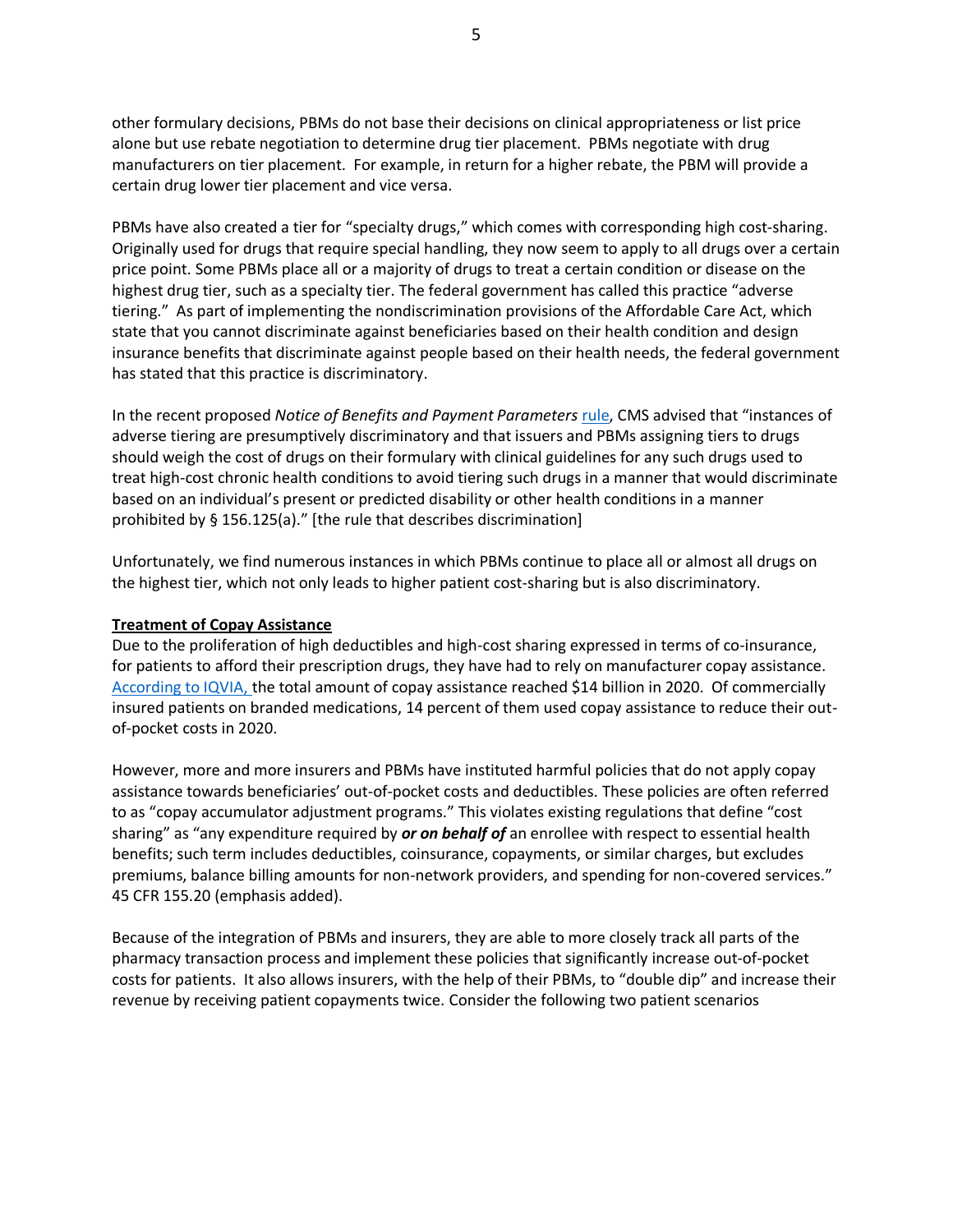developed by The AIDS Institute.<sup>10</sup> In both scenarios the patient receives copay assistance to afford their drugs; however, in one the copay assistance counts towards the beneficiary's cost-sharing obligations while in the other it does not since the patient's insurer and its PBM have instituted a copay accumulator adjustment policy.

• Plan deductible: \$4,600

**Deductible is met** 

- Monthly medication cost: \$1,680
- Annual out-of-pocket maximum: \$8,550

Scenario 1: Plan Without a Copay Accumulator Program

• Copay assistance total: \$7,200

Out-of-Pocket maximum is met

• Cost-sharing for specialty tier prescription: 50% after deductible is met

Copay assistance limit is met

|                                | Jan             | Feb | <b>Mar</b>              | Apr   | <b>May</b> | Jun   | Jul   | Aug   | <b>Sep</b> | Oct | <b>Nov</b> | <b>Dec</b> | <b>Total</b> | <b>Insurer</b><br>collects |
|--------------------------------|-----------------|-----|-------------------------|-------|------------|-------|-------|-------|------------|-----|------------|------------|--------------|----------------------------|
| Copay<br>Assistance            |                 |     | \$1,680 \$1,680 \$1,240 | \$840 | \$840      | \$840 | \$80  | \$0   | \$0        | \$0 | \$0        | \$0        | \$7,200      |                            |
| Remaining<br><b>Deductible</b> | \$2,920 \$1,240 |     | \$0                     | \$0   | \$0        | \$0   | \$0   | \$0   | \$0        | \$0 | \$0        | \$0        |              | \$8,550                    |
| Consumer<br>Pays               | \$0             | \$0 | \$0                     | \$0   | \$0        | \$0   | \$760 | \$590 | \$0        | \$0 | \$0        | \$0        | \$1,350      |                            |

# Scenario 2: Plan With a Copay Accumulator Program

|                                                           | Jan | Feb. | <b>Mar</b> | Apr                             |       | May   Jun               | Jul   Aug |      | Sep Oct   Nov   Dec |       |       |       | <b>Total</b> | <b>Insurer</b><br>collects |
|-----------------------------------------------------------|-----|------|------------|---------------------------------|-------|-------------------------|-----------|------|---------------------|-------|-------|-------|--------------|----------------------------|
| Copay<br>Assistance                                       |     |      |            | \$1,680 \$1,680 \$1,680 \$1,680 | \$480 | \$0                     | \$0       | \$0  | \$0                 | \$0   | \$0   | \$0   | \$7,200      |                            |
| Remaining \$4,600 \$4,600 \$4,600 \$4,600 \$3,400 \$1,720 |     |      |            |                                 |       |                         | \$40      | \$0  | \$0                 | \$0   | \$0   | \$0   |              | \$15,160                   |
| <b>Consumer</b><br>Pays                                   | \$0 | \$0  | \$0        | \$0                             |       | \$1,200 \$1,680 \$1,680 |           | \$40 | \$840               | \$840 | \$840 | \$840 | \$7,960      |                            |

In the scenario when the copay assistance counts, the beneficiary pays \$1,350 annually, and the insurer collects \$8,550. However, when the copay assistance does not count, the beneficiary ends up paying \$7,960 annually and the insurer collects almost twice as much at \$15,160.

To make matters worse, issuers continue to conceal these policies deep in plan documents and leave patients unaware of the increase in patient costs that they might be subject to.

<sup>&</sup>lt;sup>10</sup> The AIDS Institute, "Copay Accumulators and Insurance Issues," February 1, 2022, *[https://aidsinstitute.net/protecting-patients-and-removing-barriers-to-care/copay-accumulators-and](https://aidsinstitute.net/protecting-patients-and-removing-barriers-to-care/copay-accumulators-and-insurance-issues#:~:text=Report%20Reveals%20Prevalence%20of%20Hidden,(June%206%2C%202020))[insurance-issues#:~:text=Report%20Reveals%20Prevalence%20of%20Hidden,\(June%206%2C%202020\)](https://aidsinstitute.net/protecting-patients-and-removing-barriers-to-care/copay-accumulators-and-insurance-issues#:~:text=Report%20Reveals%20Prevalence%20of%20Hidden,(June%206%2C%202020))*.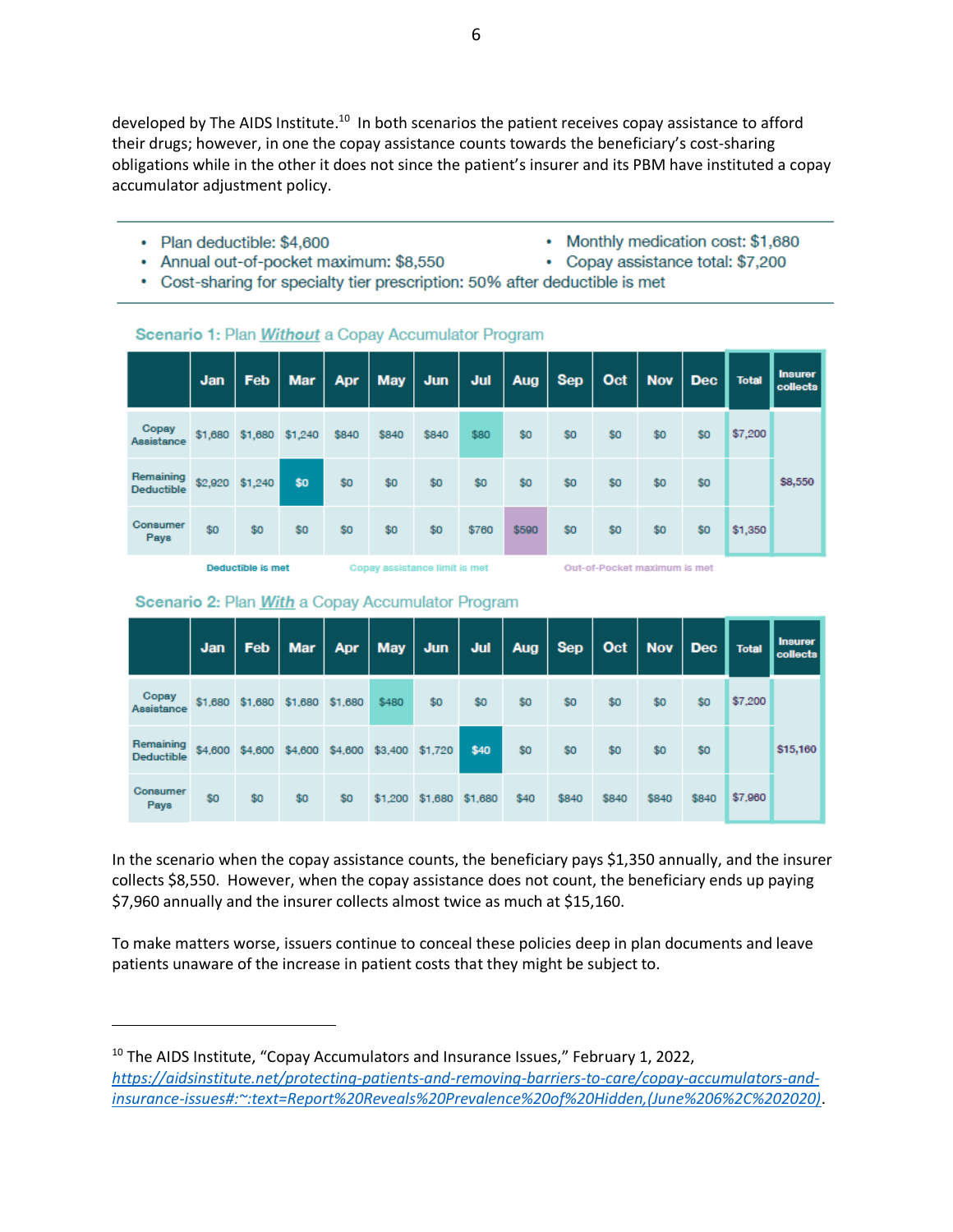Unfortunately, the use of these policies is growing. In the 2021 annual survey of employer plans with more than 500 members, the Kaiser Family Foundation found that 18 percent of all employers have instituted such policies.<sup>11</sup>

A [recent study h](https://www.ajmc.com/view/driving-persistence-among-patients-affected-by-copay-accumulators-with-patient-centric-support)ighlighted the negative impact of copay accumulator programs, finding that patients who are subject to the programs fill prescriptions 1.5 times less than patients in high deductible health plans. Additionally, patients subject to these programs experience a 13 percent drop in persistence between months 3 and 4 as they reach the cap in their annual benefits and terminate their therapies.

## **Non-Essential Health Benefits Drugs**

Another scheme that PBMs are implementing is to designate certain higher priced "specialty" medicines as "non-essential" and then raise the cost-sharing to ensure that they collect all of the patient assistance offered by the manufacturer but do not count it towards the beneficiary's cost-sharing obligation. Under this arrangement, the plans often collect payments far exceeding the out-of-pocket maximum. If the beneficiary does not participate in this scheme, they are forced to pay higher cost-sharing and it will not count towards their out-of-pocket maximum.

## **Pharmacy Access**

PBMs are also responsible for determining how and where patients receive their medications. Insurers contract with PBMs that require their beneficiaries to use a specific mail order or pharmacy network. If the beneficiary is allowed to pick up their drug elsewhere, they would be subject to higher costs. While the use of mail order pharmacies may be beneficial for many people, some people prefer to pick up their prescriptions from a local pharmacy to personally discuss their medications and seek advice from a pharmacist. Others do not want their drugs delivered to their house out of confidentiality concerns or because they lack a permanent address. People may want to use the pharmacy of their choice, which could be the one that is closest to their residence or place of employment, instead of traveling far to the one that their PBM requires them to use. This is especially important in rural areas of the country where there is not a wide choice.

As described above, PBMs play a large part in how patients access and afford their prescription medications. We call on the FTC to use all the power within its purview to help alleviate these harmful policies and practices that make access to prescription drugs out of reach for patients and impact the health of our nation. At a time when American consumers are struggling to afford and access their treatments and other basic necessities like groceries, gas, and rent, we hope that the FTC will take clear action to more effectively regulate how PBMs operate within the health care system.

Should you have any questions or comments, please contact Carl Schmid, executive director of the HIV+Hepatitis Policy Institute at [cschmid@hivhep.org,](mailto:cschmid@hivhep.org) and Quardricos Driskell, vice president of Public Policy and Government Affairs of the Autoimmune Association a[t quardricos@autoimmune.org.](mailto:quardricos@autoimmune.org)

Sincerely,

Accessia Health ADAP Advocacy Association ADAP Educational Initiative

<sup>&</sup>lt;sup>11</sup> KFF, "Employer Health Benefit, Annual Survey, 2021," [https://www.kff.org/health-costs/report/2021](https://www.kff.org/health-costs/report/2021-employer-health-benefits-survey/) [employer-health-benefits-survey/.](https://www.kff.org/health-costs/report/2021-employer-health-benefits-survey/)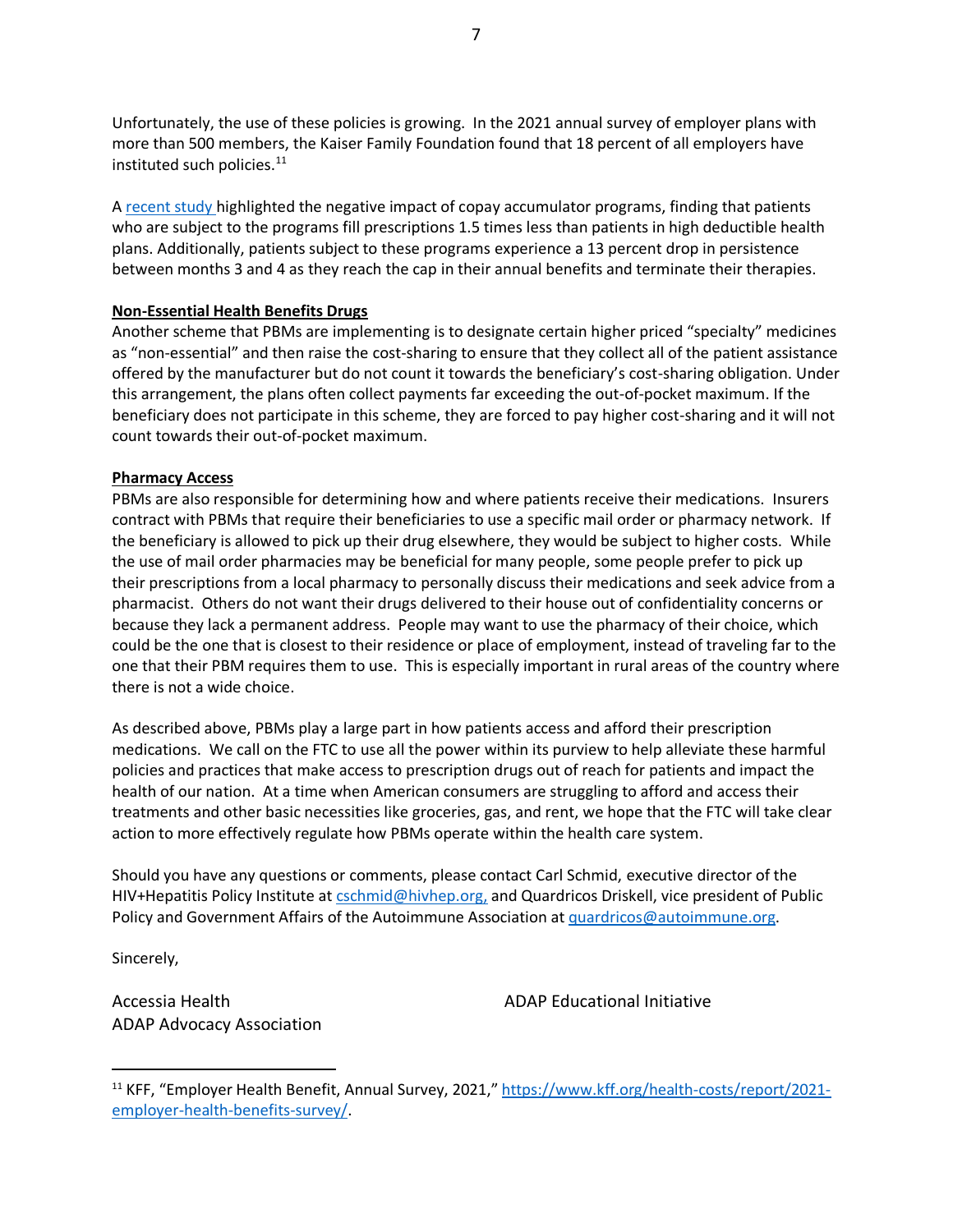Advocacy & Awareness for Immune Disorders Association (AAIDA) Advocacy House Services, Inc. AIDS Alabama AIDS United Aimed Alliance Allergy & Asthma Network Alliance for Aging Research Alliance for Patient Access American Behcet's Disease Association American Kidney Fund American Liver Foundation Association of Nurses in AIDS Care Autistic Self Advocacy Network Autoimmune Association Bienestar Human Services Black AIDS Institute Brain Injury Association of America California Chronic Care Coalition California Chronic Policy Alliance California Hepatitis C Task Force Cancer*Care* Caregiver Action Network Caring Ambassadors Program Celiac Disease Foundation Chronic Care Policy Alliance Chronic Disease Coalition Coalition of Skin Diseases Community Access National Network (CANN) Community Liver Alliance Conquer Myasthenia Gravis Crohn's & Colitis Foundation Dermatology Nurses Association Diabetes Leadership Council Dysautonomia International Exon 20 Group Georgia AIDS Coalition Global Healthy Living Foundation Global Liver Institute Good Days Hawaii Health & Harm Reduction Center HealthHIV

Healthy Men Inc.

HealthyWomen Hemophilia Association of the Capital Area Hep B United Hep Free Hawaii Hepatitis B Foundation Hepatitis C Mentor & Support Group— HCMSG HIV+Hepatitis Policy Institute ICAN, International Cancer Advocacy Network Immune Deficiency Foundation Infusion Access Foundation (IAF) International Foundation for AiArthritis International Pemphigus Pemphigoid Foundation Legacy Community Health Looms for Lupus Lupus and Allied Diseases Association, Inc. Lupus Foundation of America Men's Health Network MLD Foundation Multiple Sclerosis Association of America Multiple Sclerosis Foundation National Blood Clot Alliance National Consumers League National Grange National Health Law Program National Puerto Rican Chamber of Commerce National Viral Hepatitis Roundtable (NVHR) Neuropathy Action Foundation (NAF) Oregon Rheumatology Alliance Partnership to Fight Chronic Disease Patient Access Network (PAN) Foundation Patients Rising Now Pharmacists United for Truth and **Transparency** PlusInc Prism Health North Texas Pulmonary Hypertension Association RetireSafe Rheumatology Nurses Society SisterLove, Inc. Spondylitis Association of America